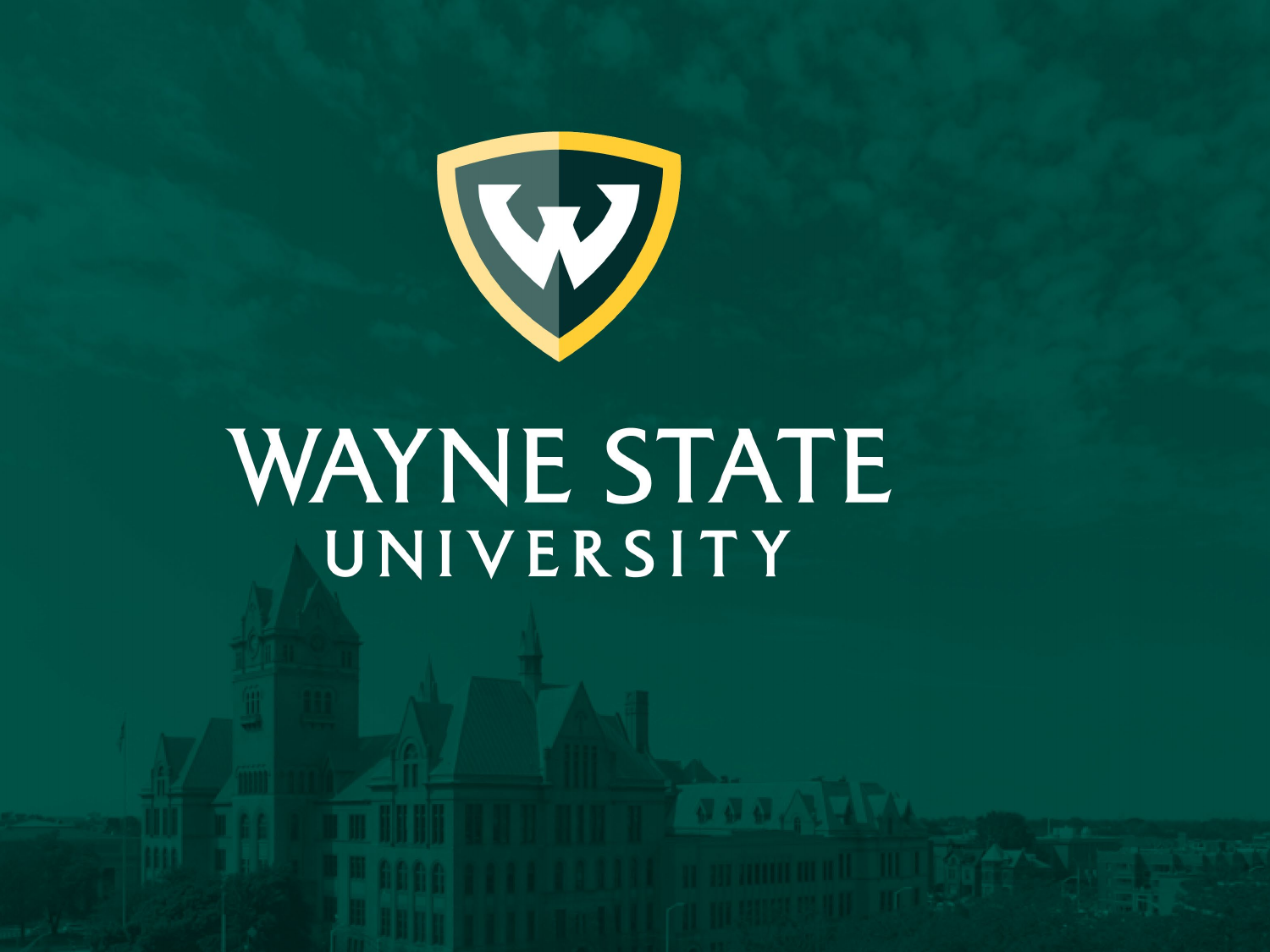# **Academic Student Affairs and Global Engagement** Spring 2022 Enrollment and Student Success Updates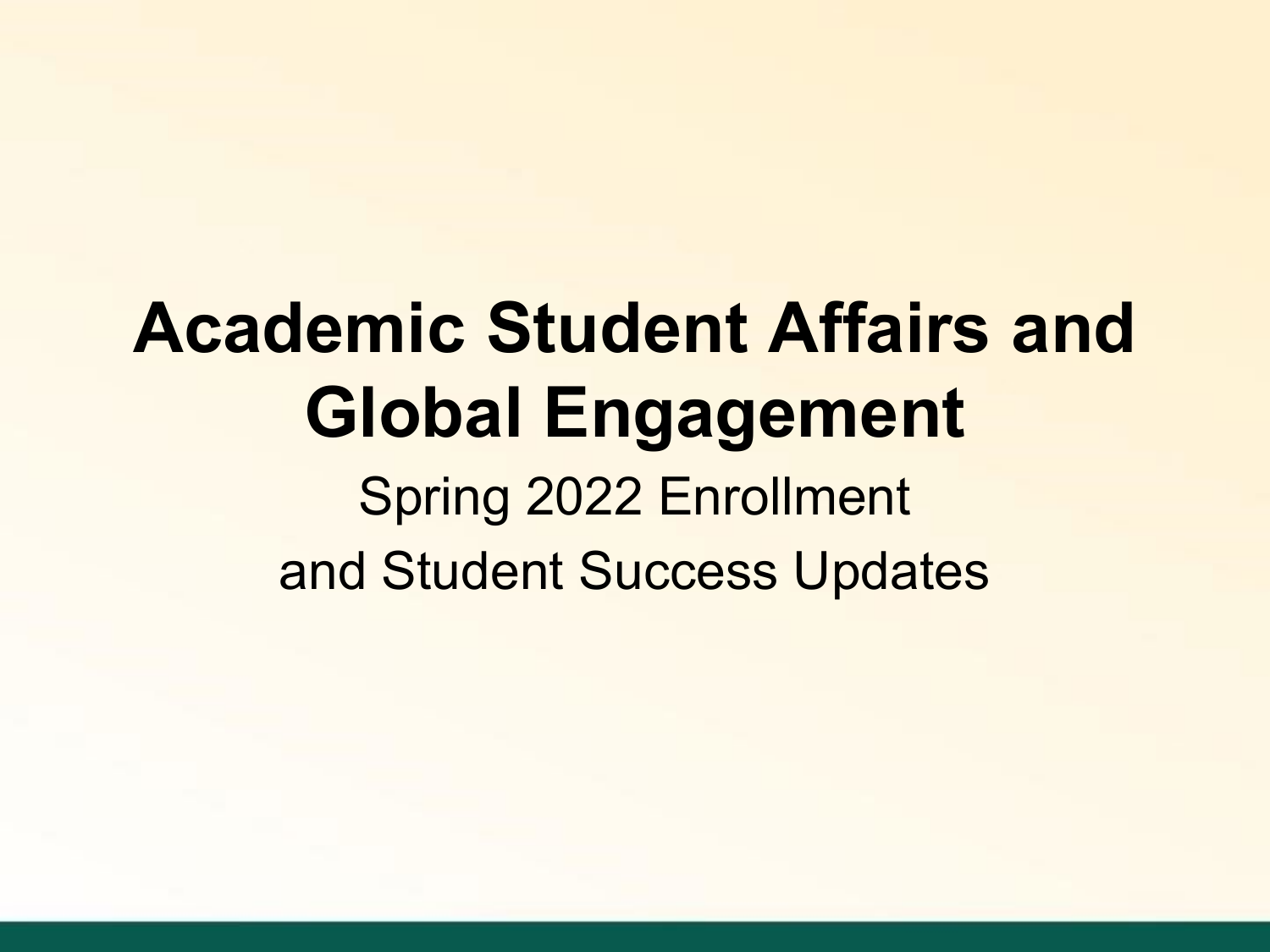### **Six-Year Graduation Rates**

|                                     | 2022*     | One year<br>ago | <b>Two years</b><br>ago | 2011  |
|-------------------------------------|-----------|-----------------|-------------------------|-------|
| Overall                             | $57.4%$ * | 55.8%           | 51.9%                   | 26.0% |
| <b>Black Students</b>               | $36.0\%*$ | 34.6%           | 24.8%                   | 7.6%  |
| Hispanic/Latinx<br><b>Students</b>  | 48.4%*    | 38.4%           | 35.2%                   | 16.7% |
| <b>White Students</b>               | 61.2%*    | 59.6%           | 59.9%                   | 38.7% |
| <b>First Gen</b><br><b>Students</b> | 50.8%*    | 44.6%           | 43.0%                   | 18.4% |
| Low Income<br><b>Students</b>       | 51.0%*    | 47.3%           | 44.8%                   | 16.1% |

\*Unofficial; Based on degrees certified through 4/4/2022.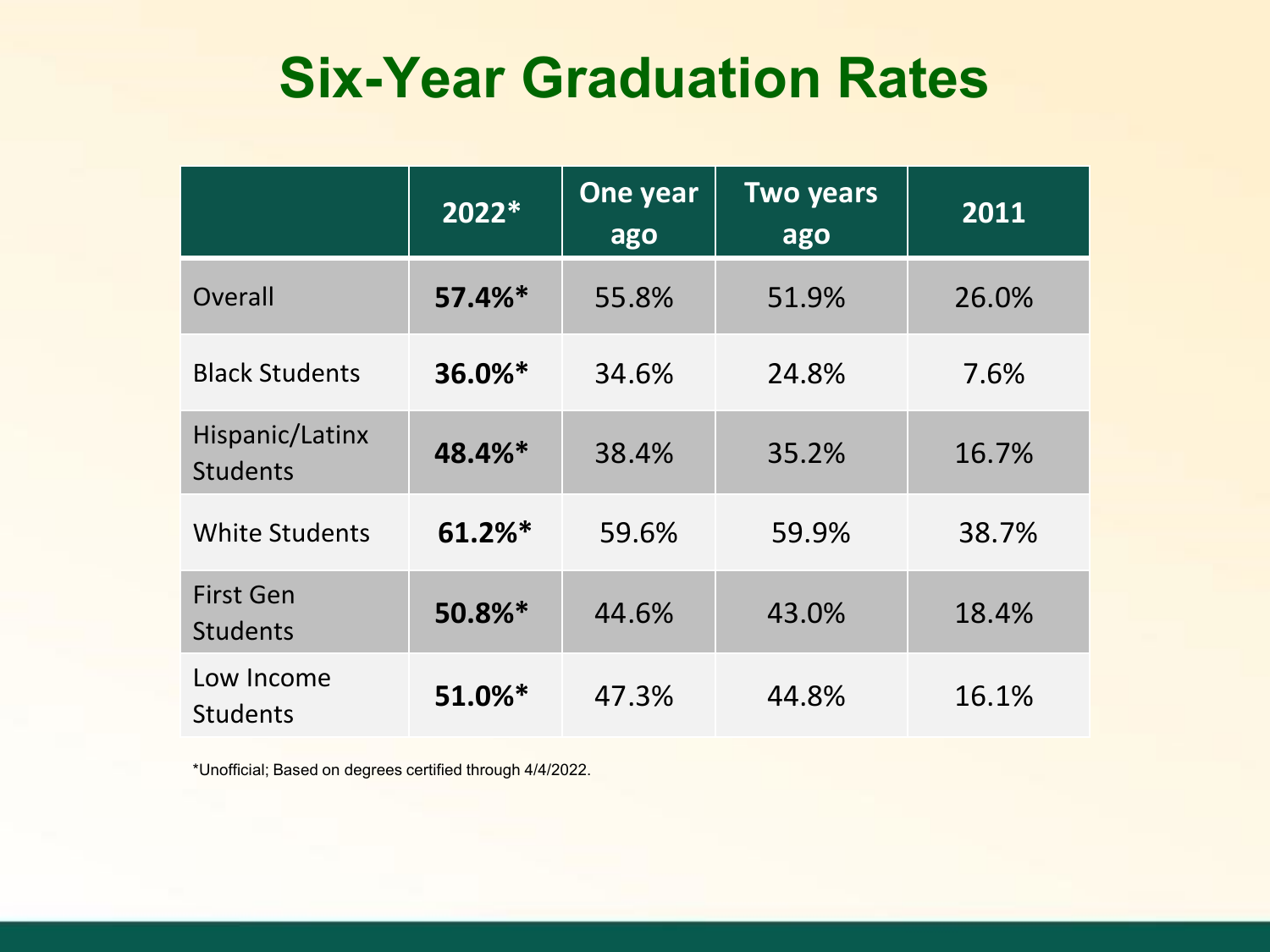### **Retention Rates**

Fall 2011-Fall 2021

**2nd Year Retention 3rd Year Retention**





**4th Year Retention**

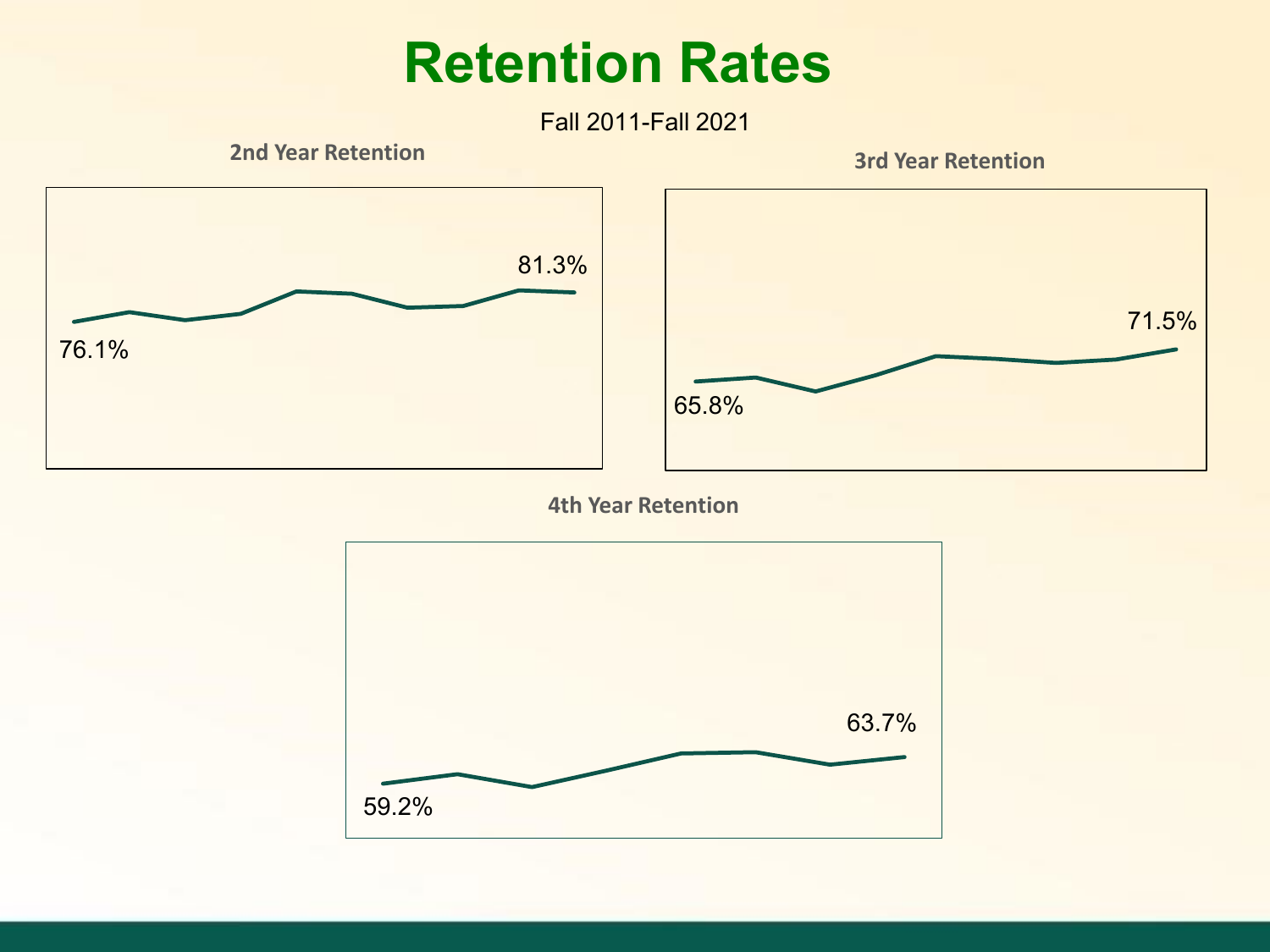## **SWEET Survey**

- New instrument to measure student engagement and attitudes
- Home grown; replacement of National Survey for Student Engagement (NSSE)
- Reduce student survey fatigue
- Deployed annually to elevate students' voices
- Continuous improvement of student services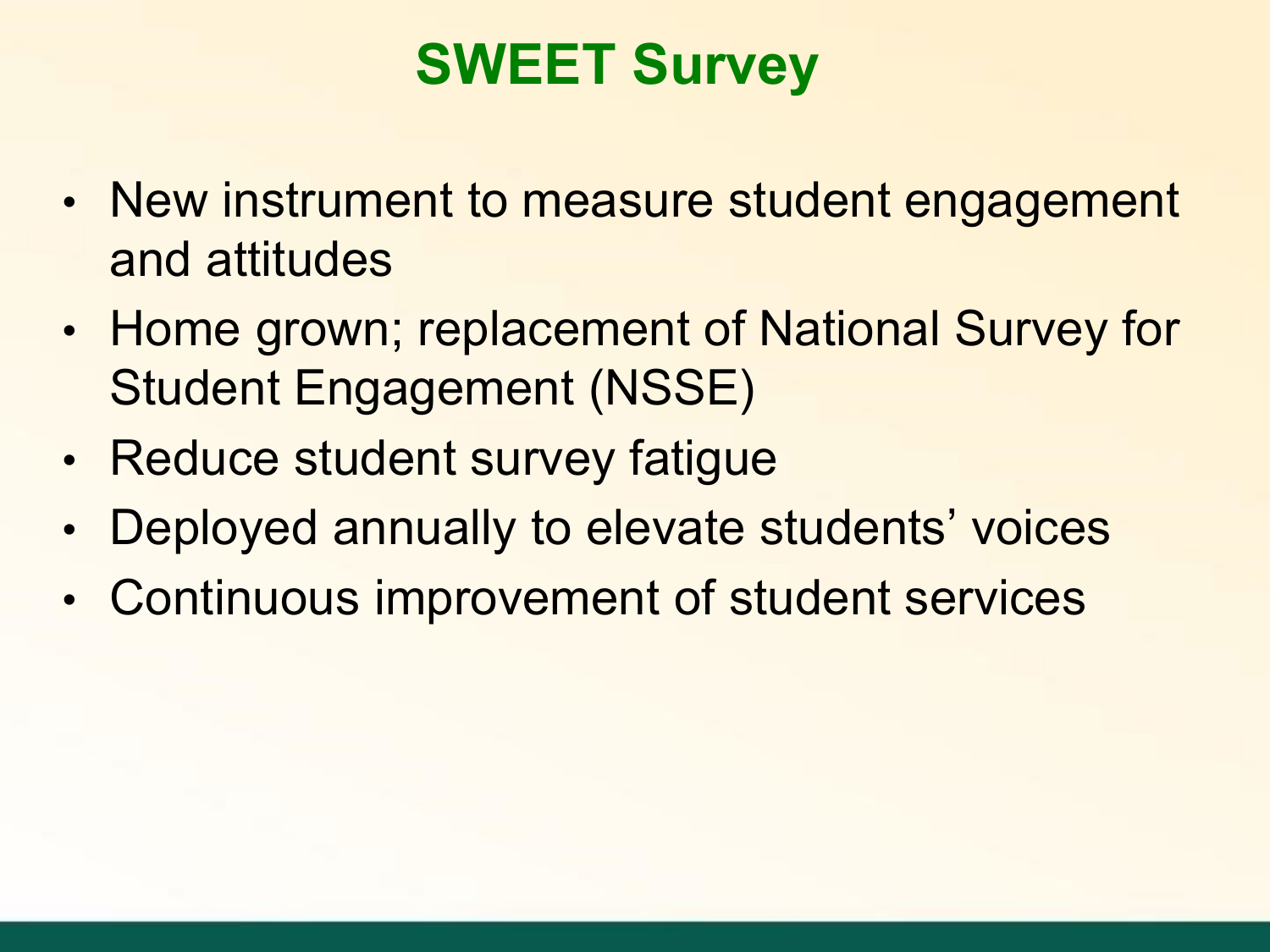### **Warrior 360**

### **New framework to support high need students**

- Leverage strengths of APEX Scholars and Warrior VIP
- Holistic, wraparound support
- Support over entire student lifecycle (recruitment to graduation)
- Deepen classroom support

### **Key Components**

- Academic Success Coaching
- **Pre First-Year Experience**
- Peer mentorship
- First-Year Seminar
- First-Year Interest Groups
- Belonging Support and Engagement
- Student Success Faculty Fellows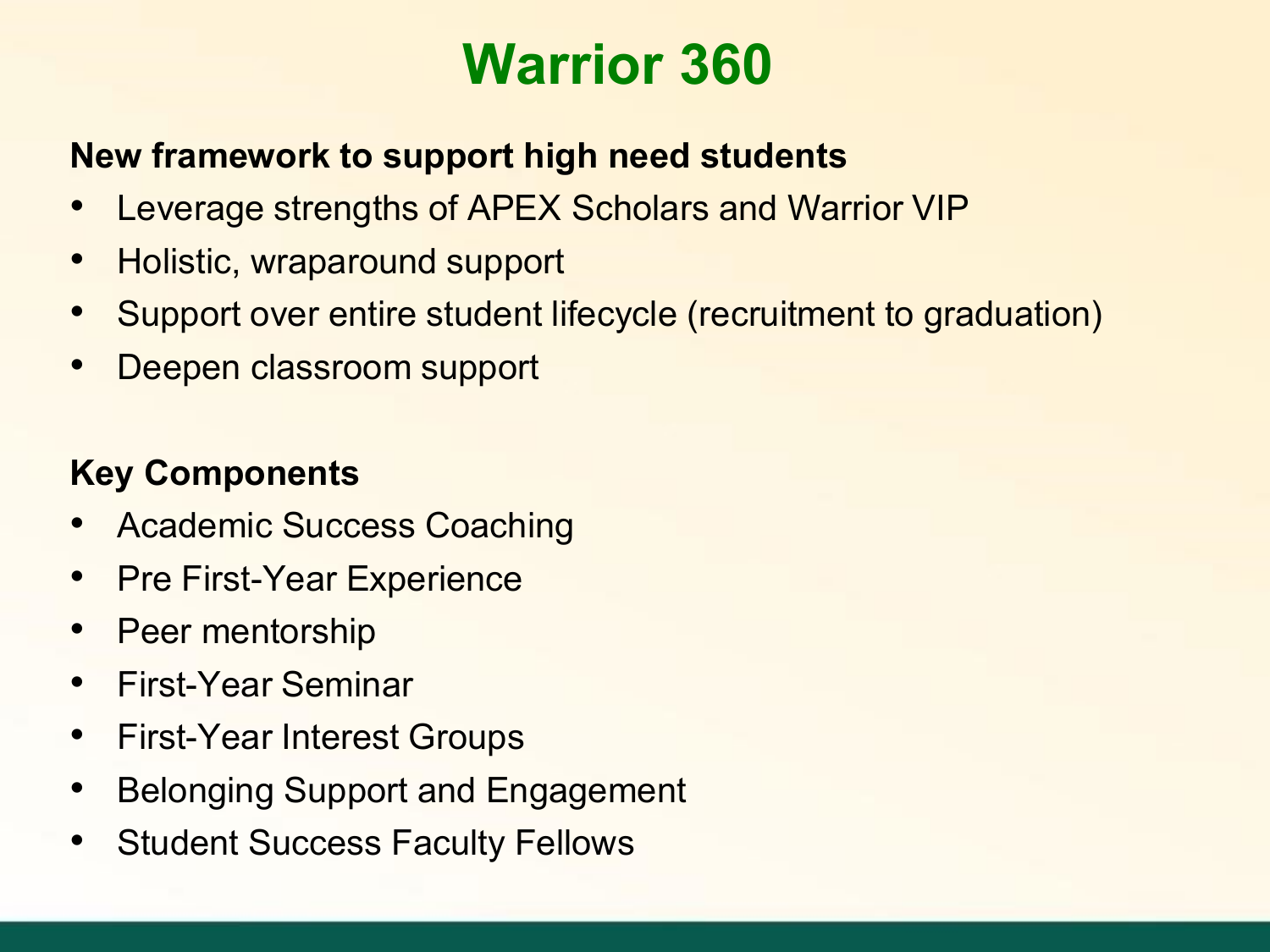## **2022 FTIAC Application Cycle Trends \***

- Applications submitted up 8% (over 15,000 applications received)
- 46% of applications are test optional
- Admits up 5%
- Orientation reservations down 30%



\* As of April 12, 2022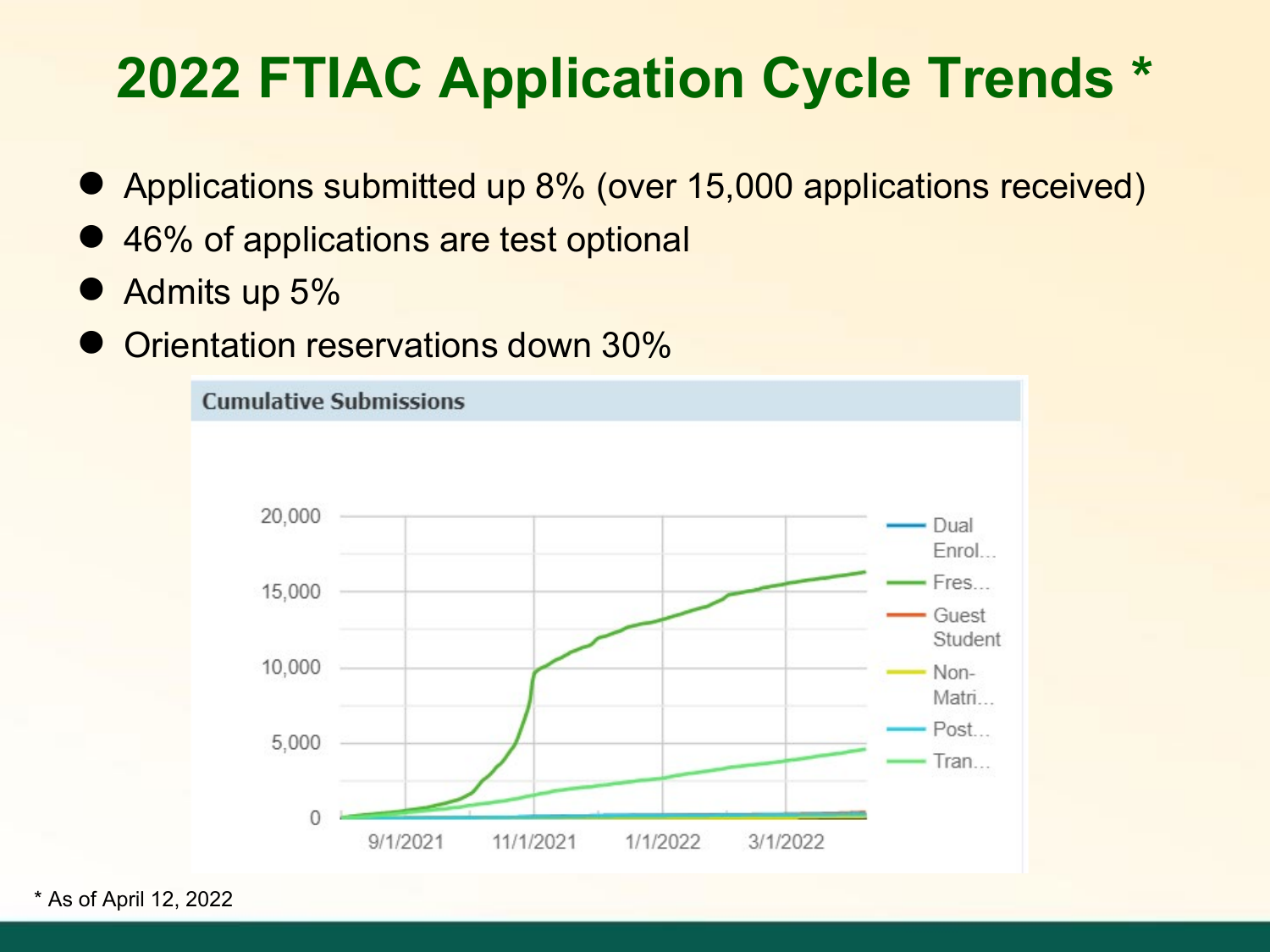### **National and Local Enrollment Trends National:**

- The Great Interruption in Higher Education: Significant decline from straight from high school to college enrollment
- Undergraduate enrollment fell by 3.6% in 2020 and by 3.1 % in 2021
- Total undergraduate enrollment declined by 6.6% from Fall 2019 to Fall 2021, a loss of just over one million students
- College applicants are applying to more schools on average

### **Michigan:**

- MI Public four-year institution enrollment fell by 9.5%; 17,493 students from 2020 to 2021; on top of 3.8% decrease from Fall 2019
- Total estimated college enrollment in MI in Fall 2021 was 430,017, a decline of 1.7% from Fall 2020
- Factors include demographic changes, the cost of college, economy and job market
- MI Public two-year institutions enrollment fell by 14.9% or 41,403 students from 2015-16 to 2020-21 (234,792 total students; nondegree and degree-seeking)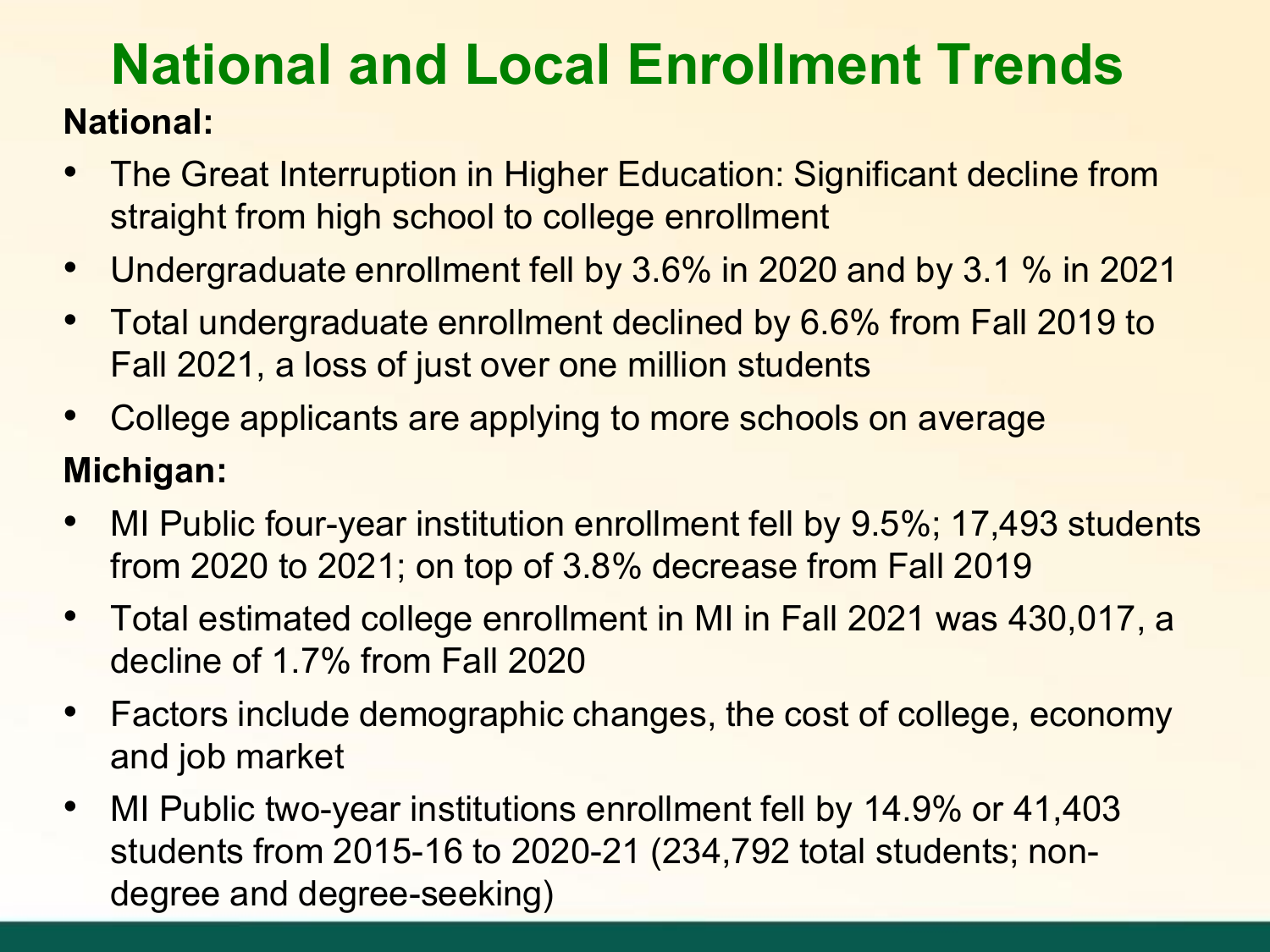## **Higher Education Enrollment Funnel**

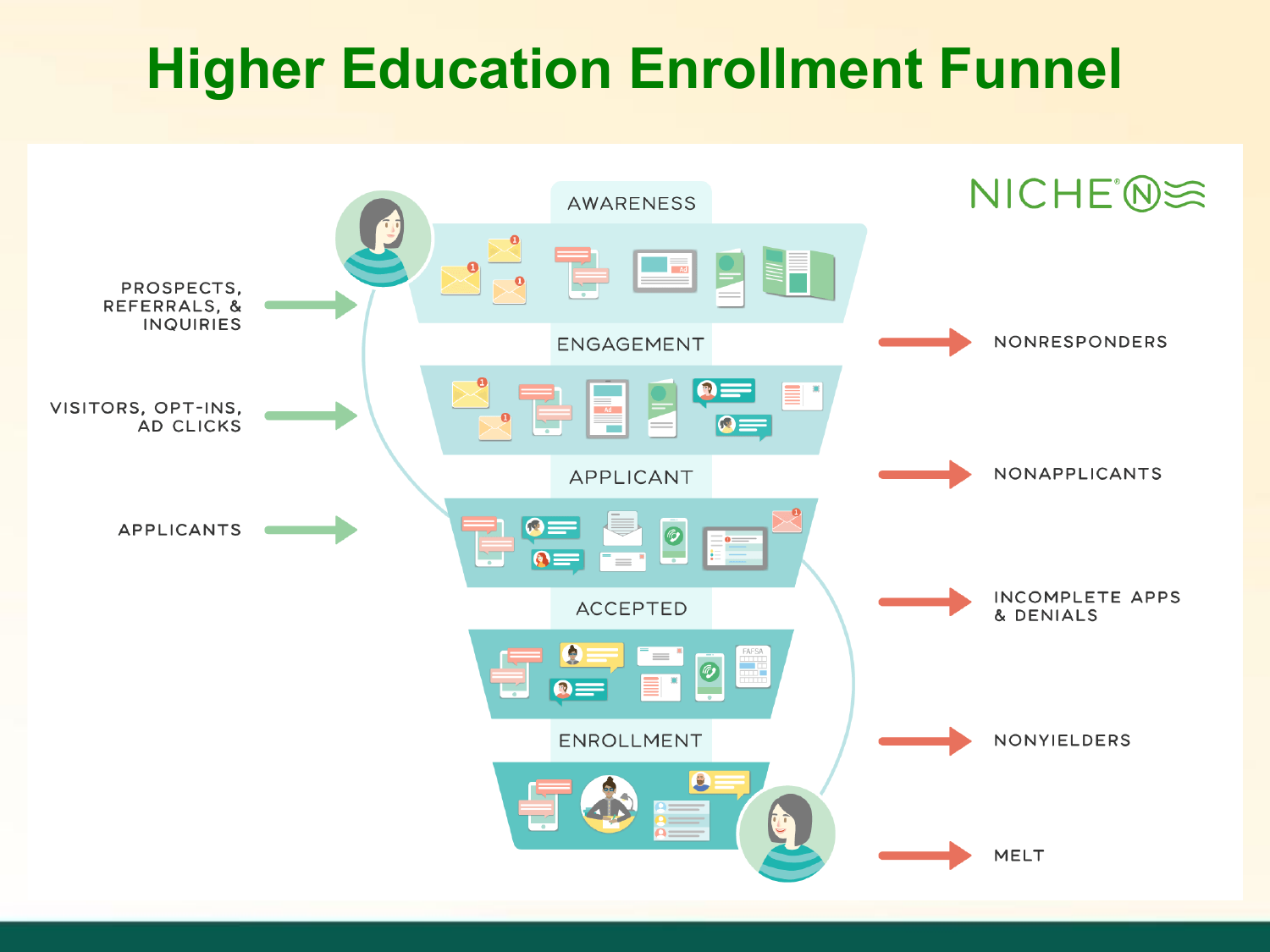### **Admissions Recruitment & Yield Initiatives**

#### **Outreach & Recruitment**

Outreach Activities

- High school visits, college fairs, recruitment travel
- Fall and Spring Open House

Campus Visit Program

Partnerships w/ College Access Networks

High School Advisory Board

College Search Platforms

• Cappex, Niche, College Xpress

Strategic Communication Campaigns

- Senior Search
- Admitted Student Yield
- W Chatbot text campaigns
- Junior Search

#### **Yield Activities**

Admitted Student Days (February & April) Warrior Days for Admits at top feeder schools

Special Campus Visit Days for Admits Student Success Day w/ DCAN

#### Strategic Communication Campaigns

- Admitted Students
- Parents
- Alumni Postcard Campaign
- School/College Post Card/ Letter **Campaigns**
- Admitted Student Enrollment Survey

May 1 Decision Day IG Campaign

Digital IP Targeted Marketing to Admits

Orientation Programs (May – August)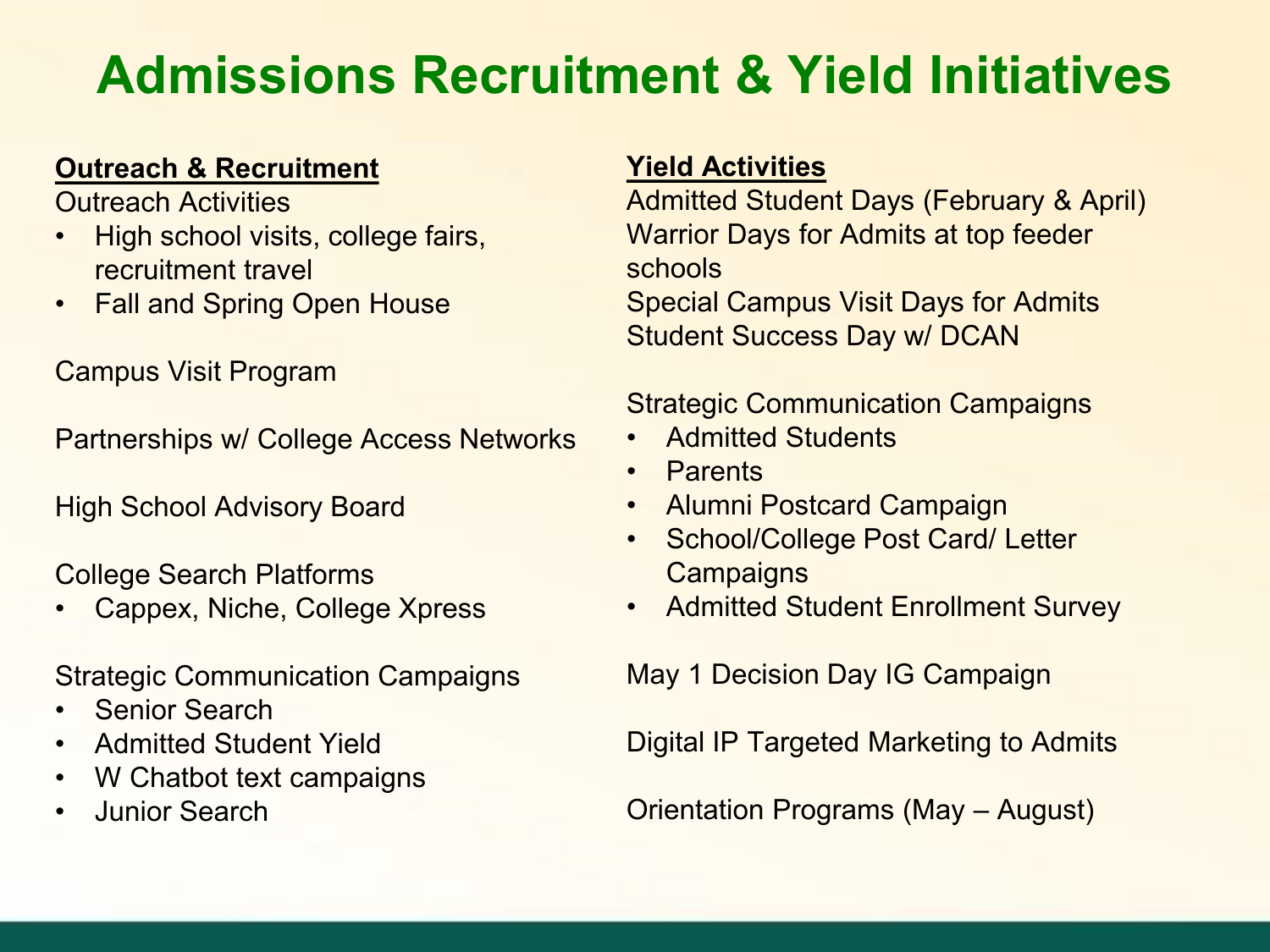### **Campus Engagement: School/College New Student Yield – Fall 2022**

#### *Collaboration with UGA, OSFA, TSSC, SSC & Orientation*

School/College Postcard Campaign – April – May

School/College Letter Writing Campaign – i.e. MISB BOV letters to admitted students

Admitted Student Enrollment Survey – April 6 launch; followed by targeted outreach

Special Campus Visit Days for Admits – April 15 & April 30

TSSC & Welcome Center Workshops – Comprehensive virtual sessions for student success and onboarding

Orientation Programs: School/College direct advising and registration activities Transfer program (April – August) First year programs (May – August)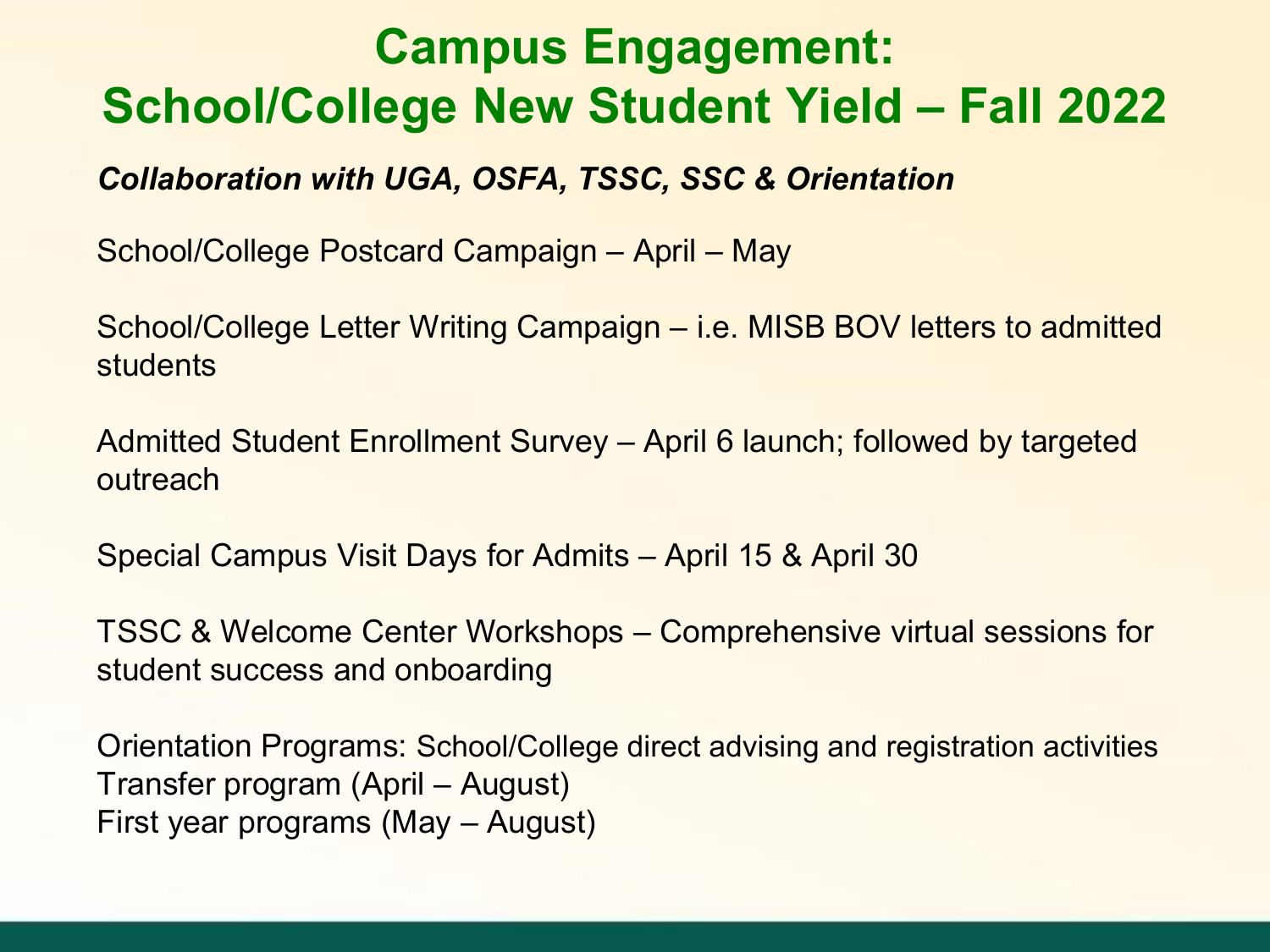## **WSU FTIAC Enrollment 2017-2021**

| <b>FTIACs</b>    | <b>Apps</b> | <b>AD</b> | <b>EN</b> | % Yield |
|------------------|-------------|-----------|-----------|---------|
| <b>Fall 2021</b> | 15,352      | 9,499     | 2,732     | 28.8%   |
| <b>Fall 2020</b> | 17,248      | 11,392    | 3,119     | 27.4%   |
| <b>Fall 2019</b> | 17,212      | 11,513    | 2,968     | 25.7%   |
| <b>Fall 2018</b> | 18,636      | 11,499    | 3,038     | 26.4%   |
| <b>Fall 2017</b> | 18,820      | 10,280    | 2,653     | 25.8%   |

*\* Record WSU Enrollment in 2018 & 2020*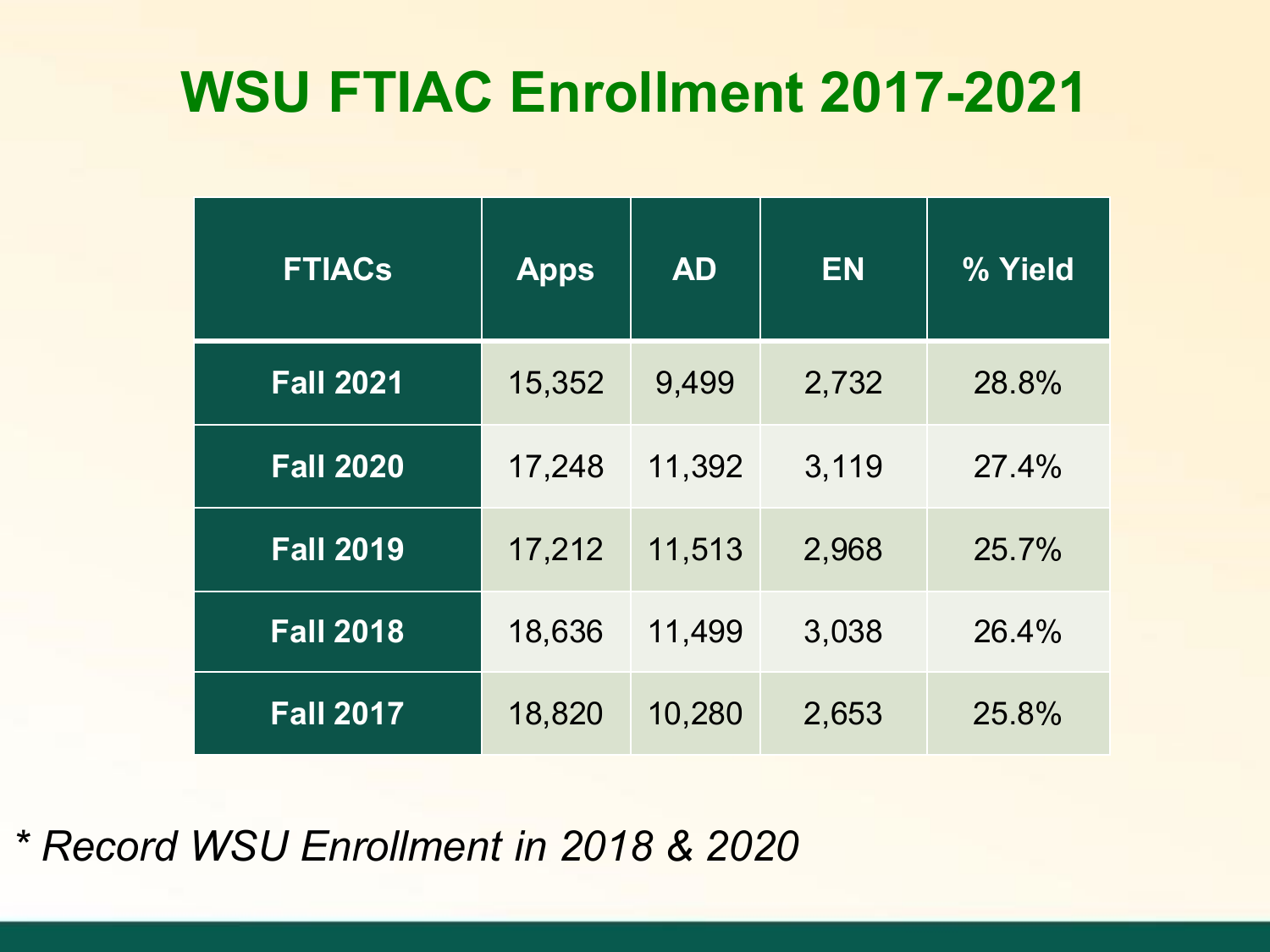### **WSU Transfer Enrollment 2018-2021**

| <b>Transfer</b>  | <b>Apps</b> | <b>AD</b> | <b>EN</b> | % Yield |
|------------------|-------------|-----------|-----------|---------|
| <b>Fall 2021</b> | 4,028       | 2,520     | 1,370     | 54.4%   |
| <b>Fall 2020</b> | 4,546       | 2,694     | 1,383     | 51.4%   |
| <b>Fall 2019</b> | 5,345       | 3,090     | 1,637     | 53.0%   |
| <b>Fall 2018</b> | 5,833       | 3,096     | 1,650     | 53.3%   |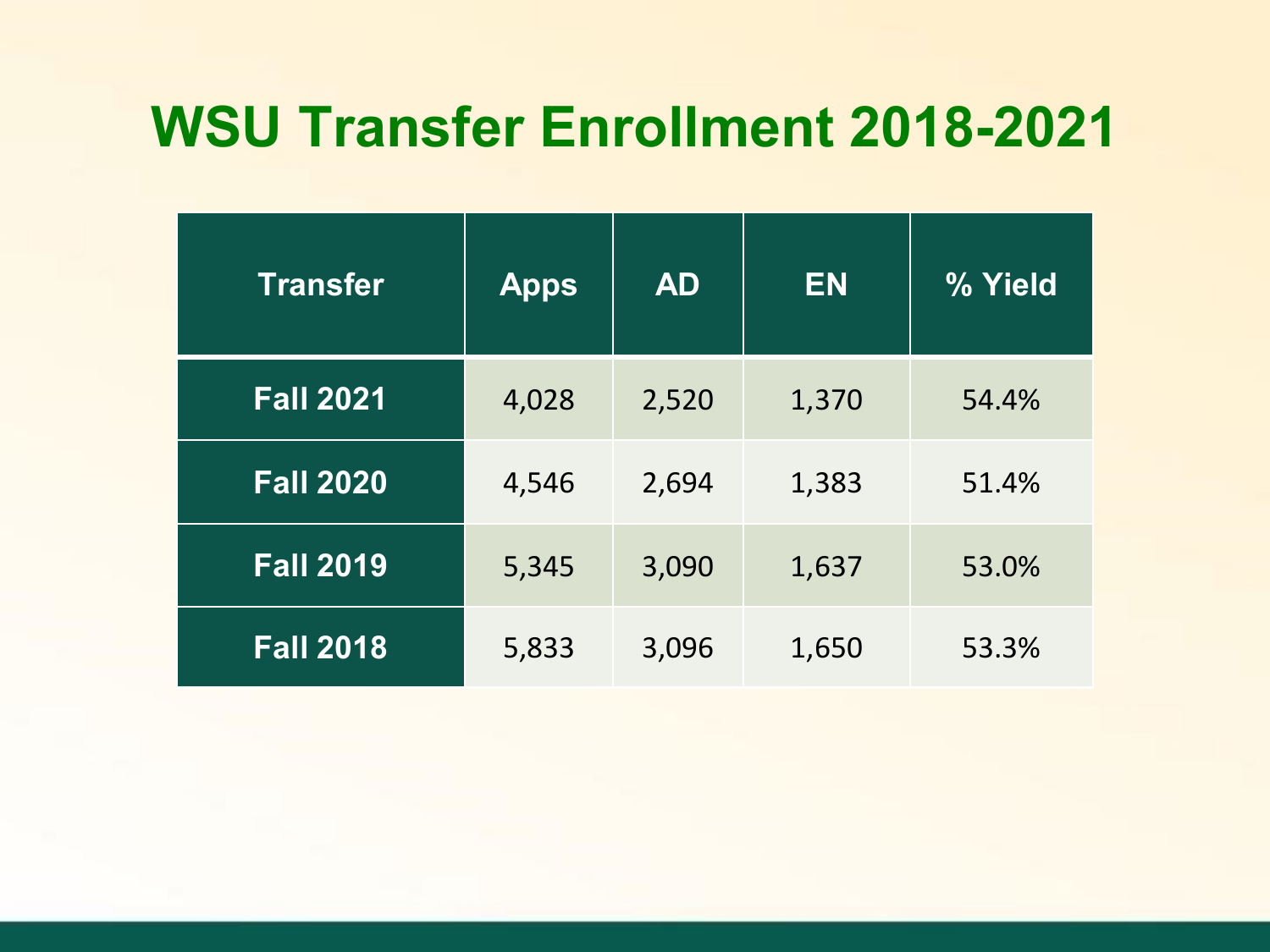## **2022 Transfer Application Cycle Trends\***

- Applications submitted up 4% (over 2,000 applications received)
- 64.8% CC applicants; 35.1% other 4 year college applicants
- Admits down 2% (over 1,000 admits)
- Orientation reservations down 4%



\* As of April 12, 2022